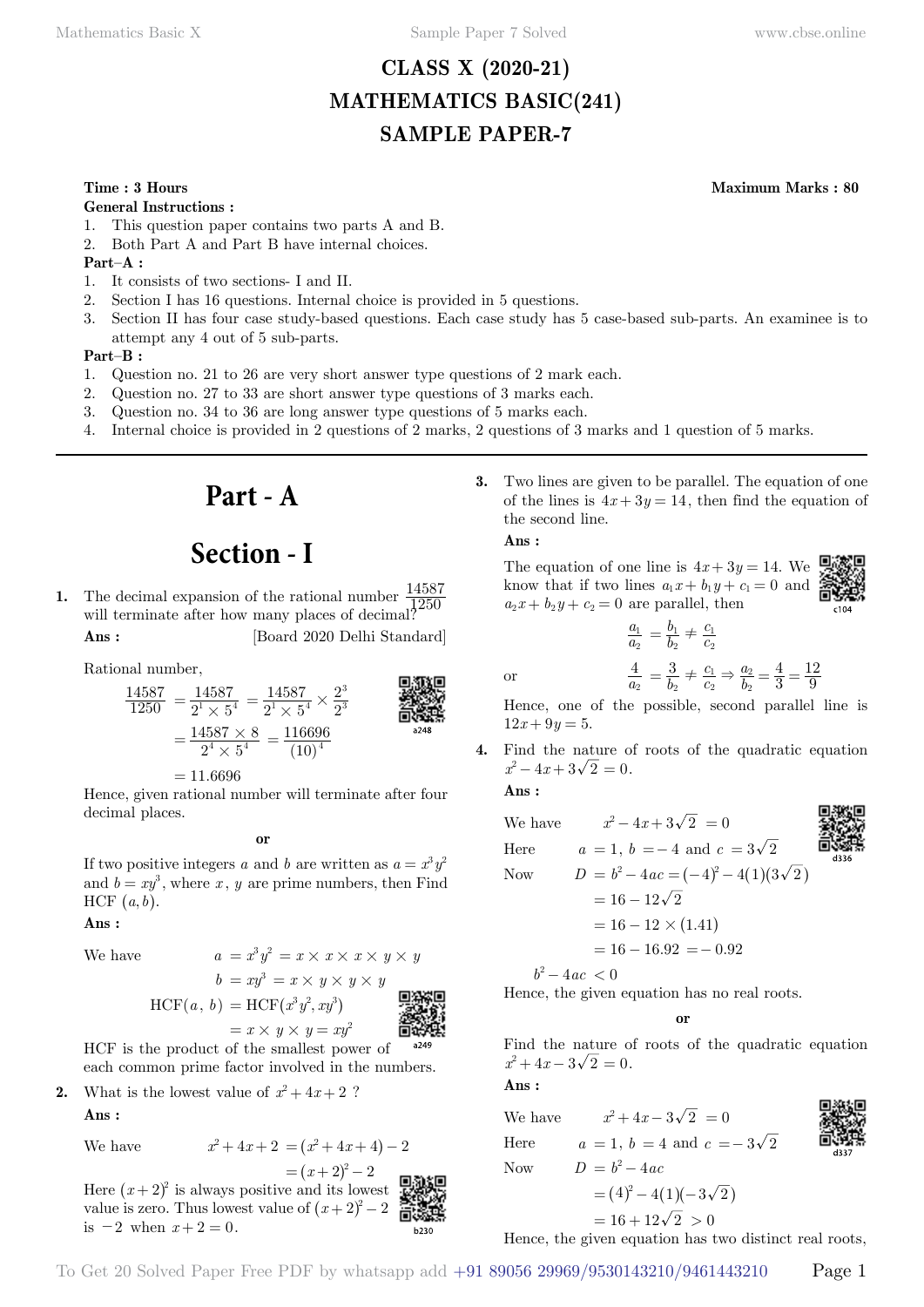[Board 2020 OD Basic]

**5.** Find the ratio in which *x* -axis divides the line segment joining  $A(2, -3)$  and  $B(5, 6)$ . **Ans :** [Board 2020 OD Basic]

Let point  $P(x, 0)$  on *x*-axis divide the segment joining points  $A$  (

(2, -3) and B(5, 6) in ratio k : 1, then  
\n
$$
y = \frac{m_1 y_2 + m_2 y_1}{m_1 + m_2}
$$
  
\n $0 = \frac{6k - 3}{k + 1}$ 

$$
6k = 3 \Rightarrow k = \frac{1}{2}
$$

Therefore ratio is 1 : 2.

**6.** If  $\cos(\alpha + \beta) = 0$ , then find  $\sin(\alpha - \beta)$  in terms of  $\beta$ .  **Ans :**

| We have, $\cos(\alpha + \beta) = 0 = \cos 90^{\circ}$ |                                                         | $\cos 90^\circ = 0$ |
|-------------------------------------------------------|---------------------------------------------------------|---------------------|
|                                                       | $\alpha + \beta = 90^{\circ}$                           |                     |
|                                                       | $\alpha = 90^{\circ} - \beta$                           |                     |
| Now,                                                  | $\sin(\alpha - \beta) = \sin(90^\circ - \beta - \beta)$ | h311                |
|                                                       | $= \sin(90^\circ - 2\beta)$                             |                     |
|                                                       | $=$ cos $2\beta$                                        |                     |
| Thus (b) is correct option.                           |                                                         |                     |

**7.** If the height and length of the shadow of a man are equal, then find the angle of elevation of the sun.  **Ans :**

Let *AB* be the height of a man and *BC* be the shadow of a man.



**8.** In figure, *O* is the centre of circle. *PQ* is a chord and  $PT$  is tangent at  $P$  which makes an angle of  $50^{\circ}$  with *PQ*. Find the angle  $\angle POQ$ .



$$
\mathbf{Ans:}\quad
$$

Due to angle between radius and tangent,

$$
\angle OPT = 90^{\circ}
$$
  
\n
$$
\angle OPQ = 90^{\circ} - 50^{\circ} = 40^{\circ}
$$
  
\nAlso, 
$$
OP = OQ
$$
 [Radi of a circle]

Since equal opposite sides have equal opposite angles, +*OPQ* = +*OQP* = 40c

$$
\angle POQ = \angle OQP = 40
$$
  
\n
$$
\angle POQ = 180^\circ - \angle OPQ - \angle OQP
$$
  
\n
$$
= 180^\circ - 40^\circ - 40^\circ = 100^\circ
$$
  
\nor

In figure, *AP*, *AQ* and *BC* are tangents of the circle with centre *O*. If  $AB = 5$  cm,  $AC = 6$  cm and  $BC = 4$ cm, then what is the length of *AP*?



**Ans :** [Board 2020 Delhi Basic]

Due to tangents from external points,  $BP = BR, CR = CQ$ , and  $AP = AQ$ Perimeter of  $\triangle ABC$ ,  $AB + BC + AC = AB + BR + RC + AC$ 5 4 + + 6 = *AB* + + *BP CQ* + *AC*

$$
5 + 4 + 6 = AB + BP + CQ + AC
$$

$$
15 = AP + AQ
$$

$$
15 = 2AP
$$
Thus 
$$
AP = \frac{15}{2} = 7.5 \text{ cm}
$$

Thus (d) is correct option.

**9.** To divide a line segment *AB* in the ratio 2 : 5, first a ray *AX* is drawn, so that  $\angle BAX$  is an acute angle and then at equal distance points are marked on the ray *AX* such that the minimum number of these point is\_\_\_\_

 **Ans :**

We know that, to divide a line segment *AB* in the ratio  $m:n$ , first draw a ray  $AX$  which makes an acute  $\angle BAX$  then, marked  $m + n$  points at equal distance.

 $i232$ 

Here,  $m = 2, n = 5$ 

Minimum number of these points  $= 2 + 5 = 7$ 

**10.** What is the perimeter of the sector with radius 10.5 cm and sector angle 60º.

**Ans :** [Board Term-2 2012]

As per question the digram is shown below.

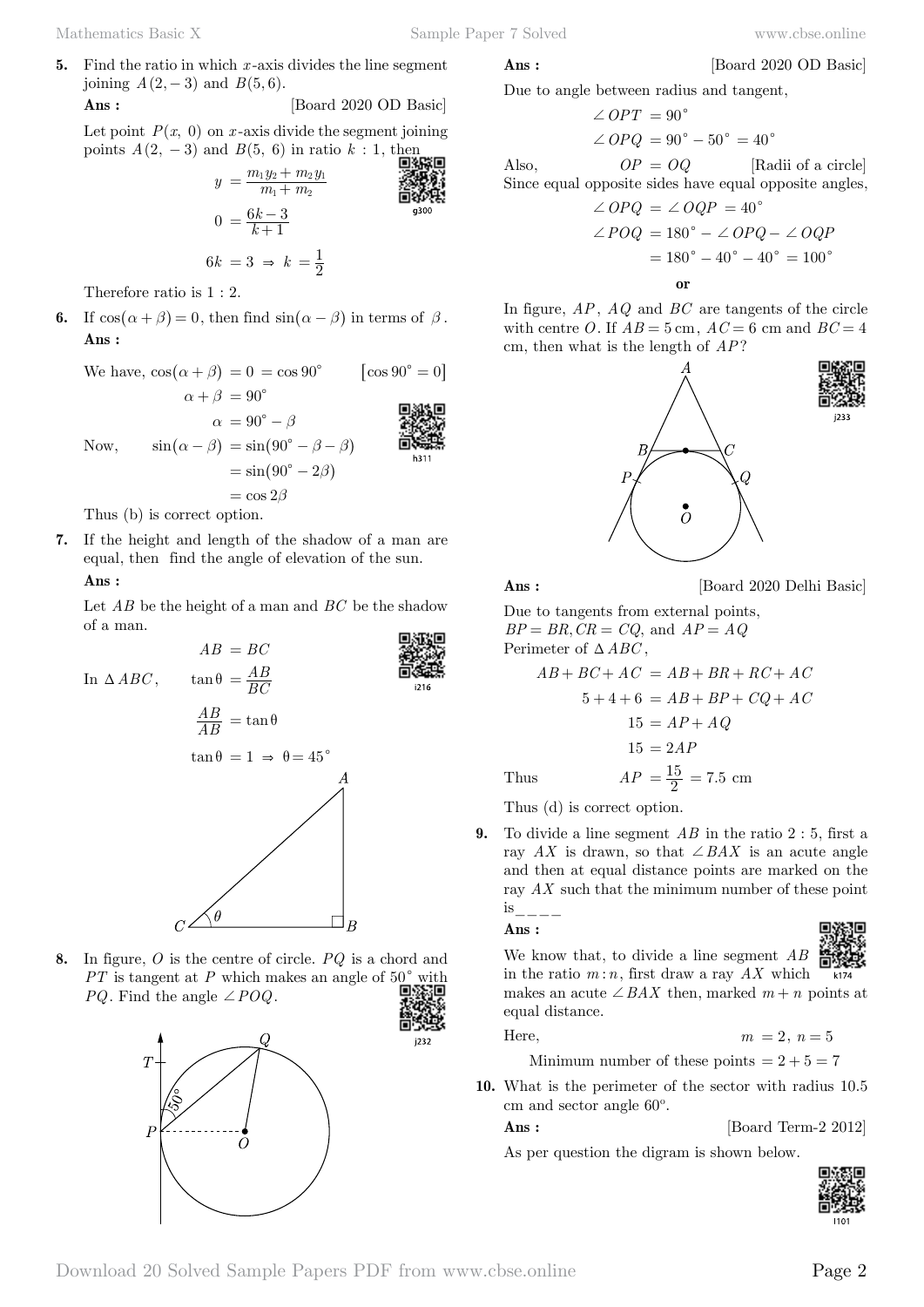

Perimeter of the sector,

$$
p = 2r + \frac{2\pi r\theta}{360^{\circ}}
$$
  
= 10.5 × 2 + 2 ×  $\frac{22}{7}$  ×  $\frac{10.5 × 60}{360}$   
= 21 + 11 = 32 cm  
or

If the circumferences of two concentric circles forming a ring are 88 cm and 66 cm respectively. Find the width of the ring.

**Ans :** [Board Term-2 Delhi 2013]

As per question statement figure is shown below.



Circumference of the outer circle,  $2\pi r_1 = 88$  cm

$$
r_1 = \frac{88 \times 7}{2 \times 22} = 14 \text{ cm}
$$

Circumference of the outer circle,  $2\pi r_2 = 66$  cm

$$
r_2 = \frac{66 \times 7}{2 \times 22} = \frac{21}{2}
$$
 cm = 10.5 cm

Width of the ring,

 $r_1 - r_2 = 14 - 10.5$  cm = 3.5 cm

**11.** The base radii of a cone and a cylinder are equal. If their curved surface areas are also equal, then what is the ratio of the slant height of the cone to the height of the cylinder?

 **Ans :**



*h* **12.** A solid piece of iron in the form of a cuboid of dimensions  $49 \text{ cm} \times 33 \text{ cm} \times 24 \text{ cm}$ , is moulded to form a solid sphere. What is the radius of the sphere ?  **Ans :**

*l*

Volume of the sphere = Volume of the cuboid

$$
\frac{4}{3}\pi r^3 = 49 \times 33 \times 24 = 38808 \text{ cm}^3
$$
  

$$
4 \times \frac{22}{7}r^3 = 38808 \times 3
$$
  

$$
r^3 = \frac{38808 \times 3 \times 7}{4 \times 22} = 441 \times 21
$$
  

$$
r^3 = 21 \times 21 \times 21
$$
  

$$
r = 21 \text{ cm}
$$

**13.** Find the mode of the following grouped frequency distribution.

| <b>Class</b> | Frequency      |
|--------------|----------------|
| $3-6$        | $\overline{2}$ |
| $6-9$        | 5              |
| $9 - 12$     | 10             |
| $12 - 15$    | 23             |
| $15 - 18$    | 21             |
| 18-21        | 12             |
| 21-24        | 03             |

 **Ans :**

We observe that the class 12-15 has maximum frequency 23. Therefore, this is the modal class.

We have,  $l = 12$ ,  $h = 3$ ,  $f_1 = 23$ ,  $f_0 = 10$  and  $f_2 = 21$ 

$$
M_{\circ} = l + \frac{f - f_{0}}{2f - f_{0} - f_{2}} \times h
$$
  
= 12 +  $\frac{23 - 10}{46 - 10 - 21} \times 3$   
= 12 +  $\frac{13}{15} \times 3$   
= 12 +  $\frac{13}{5}$   
= 12 +  $\frac{13}{5}$ 

**14.** Consider the data:

| Class     | -85 | $\mid 65 - \mid 85 - \mid 105 - \mid 125 - \mid 145 - \mid 165 - \mid 185 - \mid$ |    |    | $105$   125   145   165   185 | $\pm 205$ |
|-----------|-----|-----------------------------------------------------------------------------------|----|----|-------------------------------|-----------|
| Frequency |     |                                                                                   | 13 | 20 |                               |           |

 $= 14.6$ 

What is the difference of the upper limit of the median class and the lower limit of the modal class?  **Ans :**

| <b>Class</b> | Frequency | Cumulative frequency |
|--------------|-----------|----------------------|
| 65-85        | 4         | 7                    |
| 85-105       | 5         | 9                    |
| 105-125      | 13        | 22                   |
| 125-145      | 20        | 42                   |
| 145-165      | 14        | 56                   |
| 165-185      |           | 63                   |
| 185-205      | 4         | 67                   |

Here,  $\frac{N}{2} = \frac{67}{2} = 33.5$ , which lies in the interval  $125 - 145$ . Hence, upper limit of median class is 145. Here, we see that the highest frequency is 20 which lies in 125-145. Hence, the lower limit of modal class is 125. 回激发回

Required difference

Ĕ

 $=$  Upper limit of median class - Lower limit of modal class

$$
= 145 - 125 = 20
$$

$$
\mathbf{F}_{\text{max}}^{\text{max}}
$$

To Get 20 Solved Paper Free PDF by whatsapp add +91 89056 29969/9530143210/9461443210 Page 3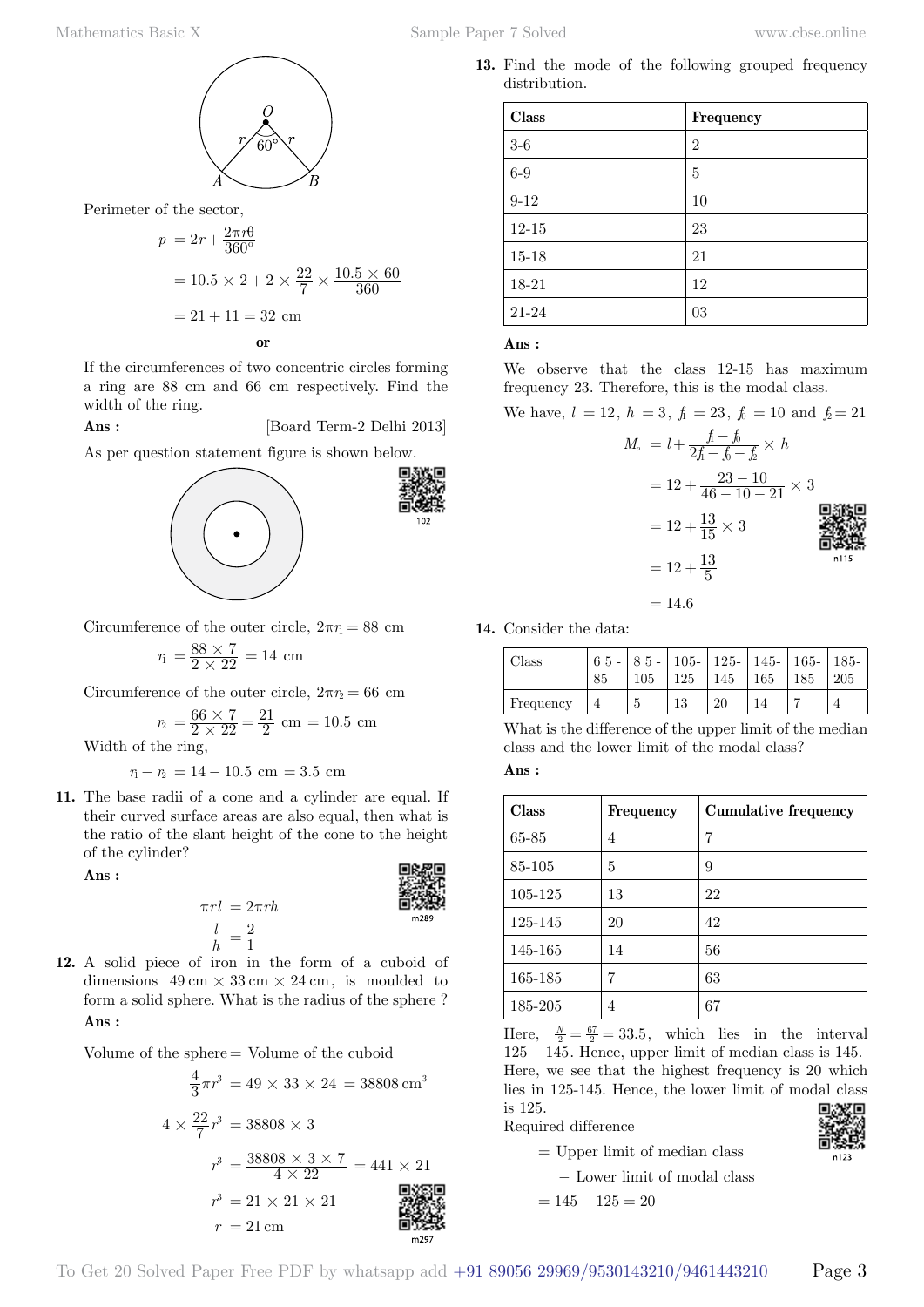- **15.** Find the class marks of the classes 15-35 and 45-60. **Ans :** [Board 2020 OD Standard]
	- Class mark of  $15 35 = \frac{15 + 35}{2} = \frac{50}{2} = 25$ and class mark of  $45 - 60 = \frac{45 + 60}{2} = \frac{105}{2}$  $= 52.5$
- **16.** If  $P(E) = 0.20$ , then what is the probability of 'not *E* '?

**Ans :** [Board Term-2, 2012]

We have 
$$
P(E) = 0.20
$$
  
 $P(\text{not } E) = 1 - F$ 

$$
P(\text{not}E) = 1 - P(E)
$$

$$
= 1 - 0.20 = 0.80
$$
or

If the probability of winning a game is  $\frac{5}{11}$ , find the probability of losing the game.

**Ans :** [Board Term-2, 2014]

Probability of winning the game,

$$
P(E) = \frac{5}{11}
$$

 $-$ 

Probability of losing the game

$$
P(\overline{E}) = 1 - P(E) \\
= 1 - \frac{5}{11} = \frac{6}{11}
$$

# **Section II**

**Case study-based questions are compulsory. Attempt any 4 sub parts from each question. Each question carries 1 mark.**

**17.** An barrels manufacturer can produce up to 300 barrels per day. The profit made from the sale of these barrels can be modelled by the function  $P(x) = -10x^2 + 3500x - 66000$  where  $P(x)$  is the profit in rupees and *x* is the number of barrels made and sold.



Based on this model answer the following questions:

|                                                                                                              | (i) When no barrels are produce what is a profit loss? |      |
|--------------------------------------------------------------------------------------------------------------|--------------------------------------------------------|------|
| (a) Rs $22000$                                                                                               | (b) Rs $66000$                                         |      |
| (c) Rs $11000$                                                                                               | (d) Rs $33000$                                         |      |
|                                                                                                              | (ii) What is the break even point? (Zero               | b403 |
| profit point is called break even)<br>$\sqrt{2}$ and $\sqrt{2}$ and $\sqrt{2}$ and $\sqrt{2}$ and $\sqrt{2}$ |                                                        |      |

- (a) 10 barrels (b) 30 barrels
- (c) 20 barrels (d) 100 barrels
- (iii) What is the profit/loss if 175 barrels are produced
	- (a) Profit 266200
	- (b) Loss 266200
	- (c) Profit 240250
	- (d) Loss 240250
- (iv) What is the profit/loss if 400 barrels are produced
	- (a) Profit Rs 466200
	- (b) Loss Rs 266000
	- (c) Profit Rs 342000
	- (d) Loss Rs 342000
- (v) What is the maximum profit which can manufacturer earn?
	- (a) Rs 240250 (b) Rs 480500
	- (c) Rs 680250 (d) Rs 240250

#### **Ans :**

(i) When no barrels are produced,  $x = 0$ 

- $P(x) = 0 + 0 66000$  $P(x) = -66000$  Rs Thus (b) is correct option. (ii) At break-even point  $P(x) = 0$ , thus  $0 = -10x^2 + 3500x - 66000$  $x^2 + 350x + 6600 = 0$  $x^2 - 330x - 20x + 6600 = 0$  $x(x - 330) - 20(x + 330) = 0$  $(x - 330)(x - 20) = 0$  $x = 20, 330$ Thus (c) is correct option.
- (iii)  $P(175) = -10(175)^2 + 3500(175) 66000$  $= 240250$

Thus (c) is correct option.

(iv)  $P(400) = -10(400)^2 + 3500(400) - 66000$ 

 $=- 266000$  Rs

Thus (b) is correct option.

(v) Rearranging the given equation we have

$$
P(x) = -10x^{2} + 3500x - 66000
$$
  
= -10 (x<sup>2</sup> - 350x + 6600)  
= -10 [(x - 175)<sup>2</sup> - 30625 + 6600]  
= -10 [(x - 175)<sup>2</sup> - 24025]  
= -10 (x - 175)<sup>2</sup> + 240250  
From above equation it is clear that maximum

From above equation it is clear that maximum value of  $P(x)$  is Rs 240250.

Thus (a) is correct option.

**18.** To conduct sports day activities, in a rectangular shaped school ground *ABCD* , lines have been drawn with chalk powder at a distance of 1 m each. 100 flower pots have been placed at a distance of 1 m from each other along *AB* , as shown in figure. Nishtha runs  $\frac{1}{4}$ th the distance *AB* on the 2nd line and posts a green flag. Suman runs  $\frac{1}{5}$ th the distance *AB* on the 8th line and posts a red flag.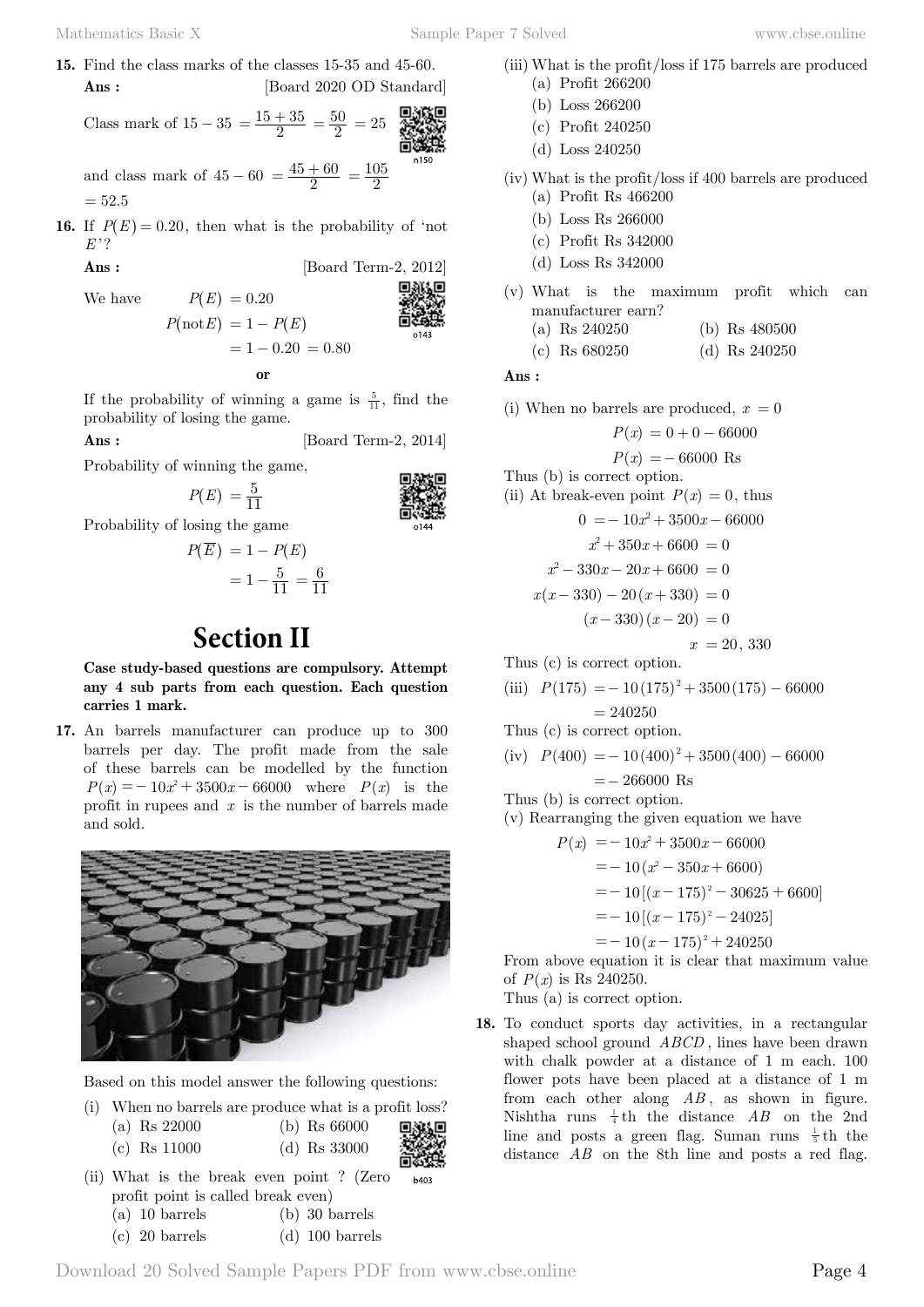

(iii) What is the distance between both the flags? (a)  $\sqrt{51}$  (b)  $3\sqrt{3}$ 

|  | (c) $\sqrt{61}$ |  | (d) $2\sqrt{3}$ |  |
|--|-----------------|--|-----------------|--|

- (iv) What is the distance of red flag from point *A* ? (a)  $4\sqrt{29}$  (b)  $2\sqrt{29}$ (c)  $8\sqrt{15}$  (d)  $16\sqrt{3}$
- (v) If Rakhi has to post a blue flag exactly halfway
	- between the line segment joining the two flags, where should she post her flag?

(c)  $(4, 20)$  (d)  $(5, 22.5)$ 

#### **Ans :**

(i)  $\frac{1}{4}$ th of the *AD* corresponds to  $y = \frac{100}{4} = 25$  and 2nd line corresponds to  $x = 2$ . Thus coordinates of green flag point are (2, 25).

Thus (a) is correct option.

(ii)  $\frac{1}{5}$  th of the *AD* corresponds to  $y = \frac{100}{5} = 20$  and 8th line corresponds to  $x = 8$ . Thus coordinates of red point are (8, 20).

Thus (b) is correct option.

(iii) 
$$
d = \sqrt{(8-2)^2 + (20-25)^2} = \sqrt{6^2 + 5^2} = \sqrt{61}
$$

Thus (c) is correct option.

- (iv)  $d = \sqrt{8^2 + 20^2} = 4\sqrt{29}$
- Thus (a) is correct option.
- (v) Mid point of green flag and red flag  $20 \times 28$

$$
= \left(\frac{2+8}{2}, \frac{25+20}{2}\right)
$$

$$
= (5, 22.5)
$$

Thus (d) is correct option.

**19.** A hot air balloon is a type of aircraft. It is lifted by heating the air inside the balloon, usually  $\square$ with fire. Hot air weighs less than the same  $\mathbb{Z}$ volume of cold air (it is less dense), which  $\Box$ i402 means that hot air will rise up or float when there is cold air around it, just like a bubble of air in a pot of water. The greater the difference between the hot and the cold, the greater the difference in density, and the stronger the balloon will pull up.



Lakshman is riding on a hot air balloon. After reaching at height *x* at point *P* , he spots a lorry parked at *B* on the ground at an angle of depression of  $30^{\circ}$ . The balloon rises further by 50 metres at point *Q* and now he spots the same lorry at an angle of depression of  $45^{\circ}$  and a car parked at *C* at an angle of depression of  $30^\circ$ .

- (i) What is the relation between the height *x* of the balloon at point *P* and distance *d* between point *A* and *B* ?
	- (a)  $x = 3d$  (b)  $d = 3x$ (c)  $d^2 = 3x^2$  (d)  $3d^2 = x^2$
- (ii) When balloon rises further 50 metres, then what is the relation between new height *y* and *d* ?
	- (a)  $y = d + 50$  (b)  $d = y$ (c)  $y = \sqrt{3} d$  (d)  $\sqrt{3} y = d$
- (iii) What is the new height of the balloon at point *Q*
	- (a)  $50(\sqrt{3} + 3)$  m (b)  $25(\sqrt{3} + 1)$  m (c)  $50(\sqrt{3} + 1)$  m (d)  $25(\sqrt{3} + 3)$  m
- (iv) What is the distance *AB* on the ground ?
	- (a)  $50(\sqrt{3} + 3)$  m
	- (b)  $25(3+3\sqrt{3})$  m
	- (c)  $50(\sqrt{3} + 1)$  m
	- (d)  $25(\sqrt{3} + 3)$  m

(v) What is the distance *AC* on the ground ?

- (a)  $75(1+\sqrt{3})$  m
- (b)  $25(1+\sqrt{3})$  m
- (c)  $50(1+\sqrt{3})$  m
- (d)  $25(\sqrt{3} + 3)$  m

 **Ans :**

?

(i) We make the diagram as per given information.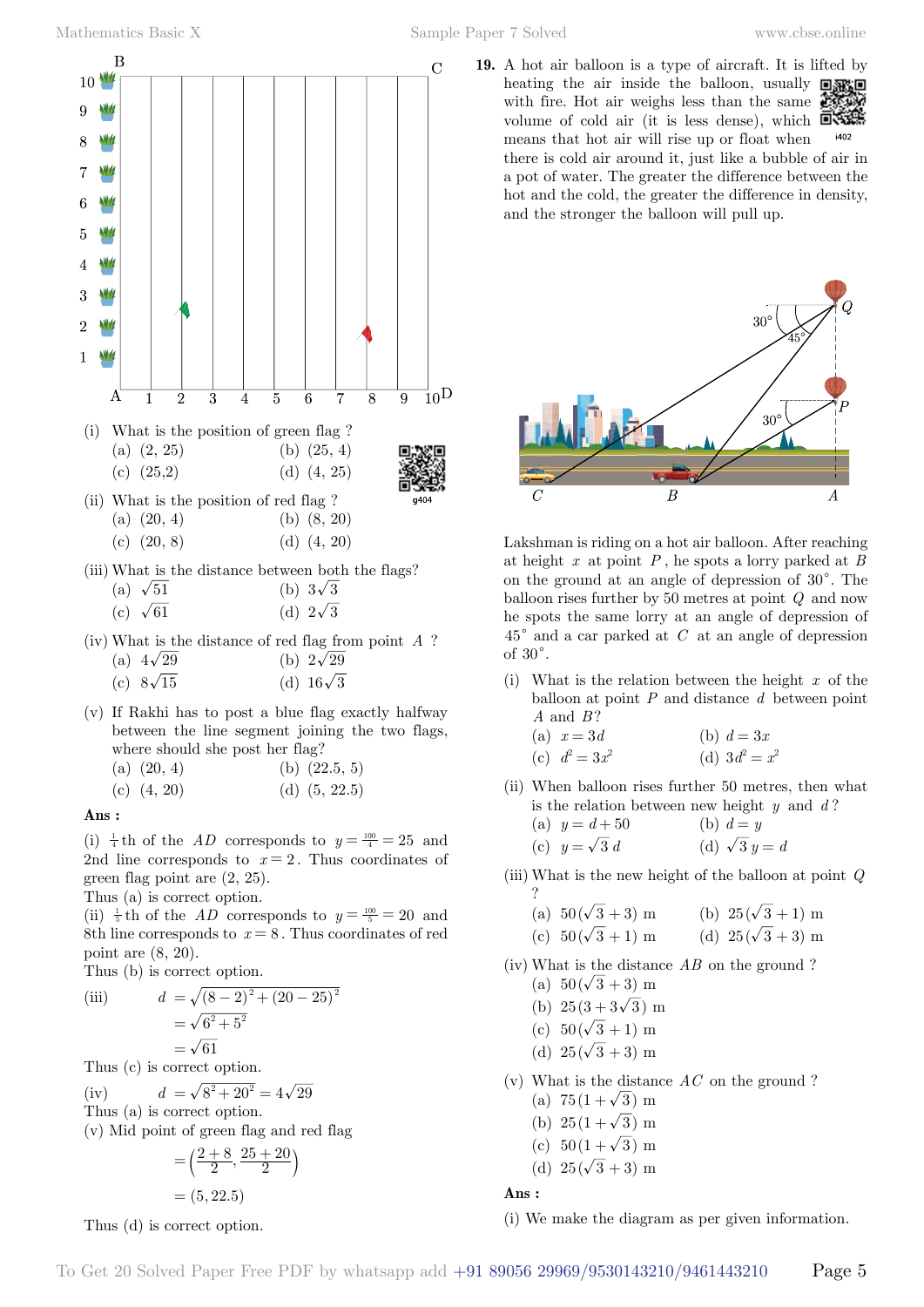

In  $\triangle APB$ ,  $\tan 30^\circ = \frac{AP}{AB}$ 

$$
\frac{1}{\sqrt{3}} = \frac{x}{d}
$$

$$
d = \sqrt{3} x \Rightarrow d^2 = 3x^2
$$

Thus (c) is correct option. (ii) In  $\triangle$  *BAQ*.

$$
\tan 45^\circ = \frac{A Q}{AB}
$$

$$
AB = AQ
$$

$$
d = y
$$

Thus (b) is correct option. (iii) From (i) and (ii) we have

 $d = \sqrt{3} x$  and  $d = y$ Since point *Q* is 50 m above point *P* , Thus

 $y = x + 50$ Thus  $d = x + 50$ 

Solving above equations we get

$$
\sqrt{3} x = x + 50
$$
  
\n
$$
x(\sqrt{3} - 1) = 50
$$
  
\n
$$
x = \frac{50}{(\sqrt{3} - 1)} = 25(\sqrt{3} + 1)
$$
  
\n
$$
y = x + 50
$$
  
\n
$$
= 25(\sqrt{3} + 1) + 50
$$
  
\n
$$
= 25\sqrt{3} + 25 + 50
$$
  
\n
$$
= 25(\sqrt{3} + 3)
$$

Thus (d) is correct option.

(iv) The distance *AB* on the ground is *d* and which is equal to

$$
d\ =\sqrt{\,3}\;x
$$

$$
d = \sqrt{3}x
$$
  
or 
$$
d = y = 25(\sqrt{3} + 3)
$$

Thus (d) is correct option.

(v) In 
$$
\Delta
$$
 *CAQ*,

$$
\tan 30^\circ = \frac{AQ}{AC}
$$

$$
\frac{1}{\sqrt{3}} = \frac{y}{AC}
$$

$$
= \frac{25(\sqrt{3} + 3)}{AC}
$$

$$
AC = 25\sqrt{3}(\sqrt{3} + 3)
$$

$$
= 25(3 + 3\sqrt{3})
$$

$$
= 75(1+\sqrt{3})
$$

**20.** Atal Tunnel (also known as Rohtang Tunnel) is a highway tunnel built under the Rohtang Pass in the eastern Pir Panjal range of the Himalayas on the Leh-Manali Highway in Himachal Pradesh. At a length of 9.02 km, it is the longest tunnel above 10,000 feet (3,048 m) in the world and is named after former Prime Minister of India, Atal Bihari Vajpayee. The tunnel reduces the travel time and overall distance between Manali and Keylong on the way to Leh. Moreover, the tunnel bypasses most of the sites that were prone to road blockades, avalanches, and traffic snarls.



Earth is excavated to make a railway tunnel. The tunnel is a cylinder of radius 7 m and length 450 m. A level surface is laid inside the tunnel to carry the railway lines. Figure given below shows the circular cross - section of the tunnel. The level surface is represented by *AB* , the centre of the circle is *O* and  $\angle AOB = 90^\circ$ . The space below *AB* is filled with rubble (debris from the demolition buildings).



- (i) How much volume of earth is removed to make the tunnel ?
	- (a)  $58700 \text{ m}^3$  (b)  $61400 \text{ m}^3$
	- (c) 62700  $\text{m}^3$  (d) 69300  $\text{m}^3$
- (ii) If the cost of excavation of 1 cubic meter is Rs 250, what is the total cost of excavation?
	- (a) Rs 17325000 (b) Rs 34650000
	- (c) Rs 8662500 (d) Rs 12677500
- (iii) A coating is to be done on the surface of inner curved part of tunnel. What is the area of tunnel to be being coated ?
	- (a)  $12300 \text{ m}^2$  (b)  $14850 \text{ m}^2$
	- (c)  $15250 \text{ m}^2$  (d)  $21200 \text{ m}^2$

#### Thus (a) is correct option.

Download 20 Solved Sample Papers PDF from [www.cbse.online](http://www.cbse.online) Page 6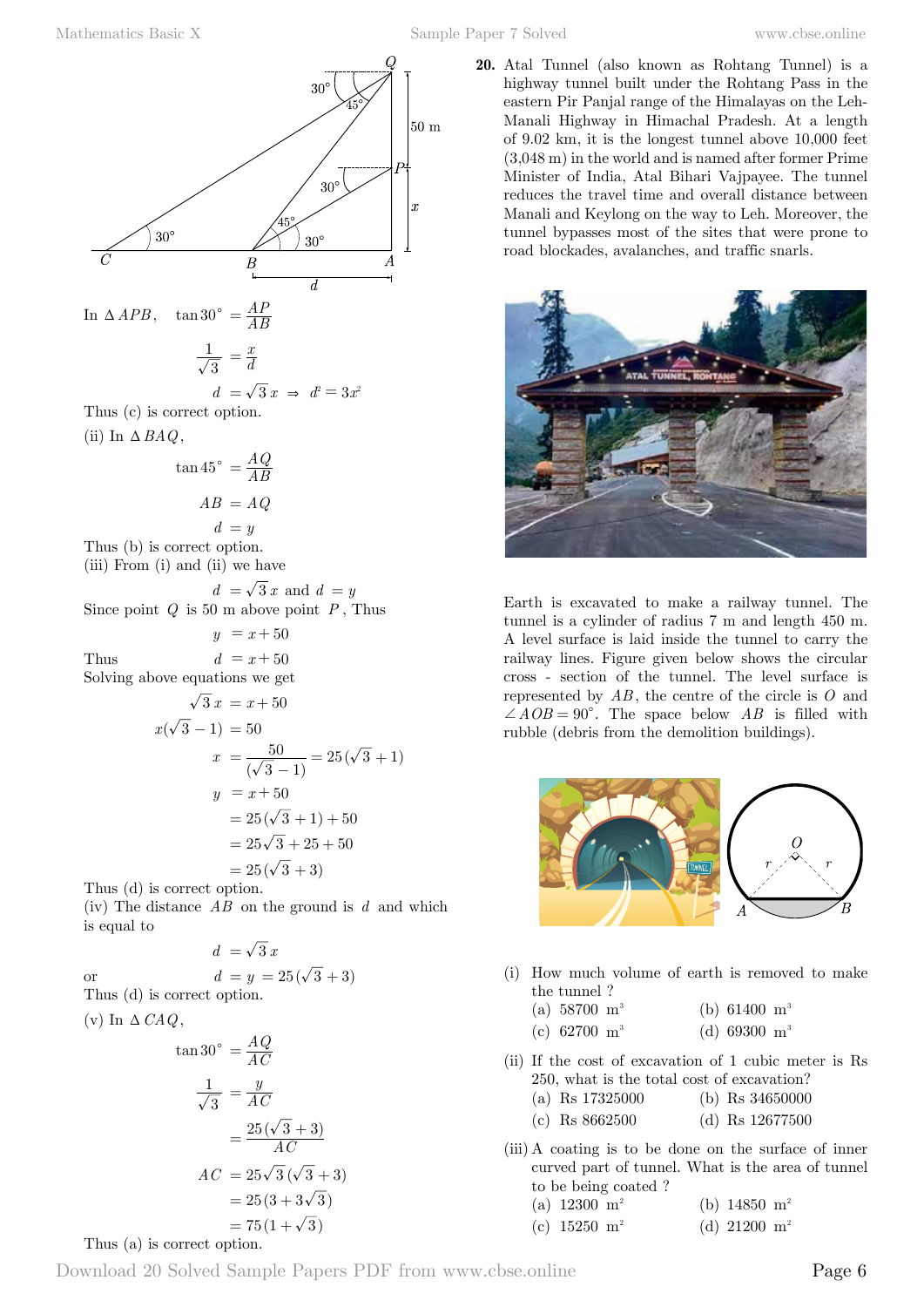- (iv) Costing of coating is Rs 30 per  $m^2$ . What is the total cost of coating ?
	- (a) Rs 5588000 (b) Rs 445500
	- (c) Rs 339900 (d) Rs 228800
- (v) How much volume of debris is required to fill the ground surface of tunnel ?
	- (a)  $3500 \text{ m}^3$  (b)  $14000 \text{ m}^3$
	- (c)  $7000 \text{ m}^3$  (d)  $10500 \text{ m}^3$

 **Ans :**

(i) Cross-section area of tunnel to be excavated  $= \pi r^2$ Volume of earth to be removed,

$$
\pi r^2 l\,=\frac{22}{7}\times 7\times 7\times 450
$$

$$
=69300\,\mathrm{m}^3
$$

Thus (d) is correct option.

(ii) Total cost of excavation

$$
= 69300 \times 250 = ₹1732500
$$

Thus (a) is correct option. (iii) The geometry of cross-section is shown below.



Triangle *OAB* is isosceles triangle having right angle at *O*.

Length of curved part of cross-section,

$$
= \frac{2\pi r (360° - 90°)}{360°}
$$

$$
= \frac{2 \times \frac{22}{7} \times 7 (360° - 90°)}{360°}
$$

$$
= \frac{2 \times 22 \times 270°}{360°} = 33 \text{ m}
$$

Total curved surface area of tunnel

 = Length of curved part of cross-section  $\times$  Length of tunnel

$$
= 33 \times 450 = 14850 \,\mathrm{m}^2
$$

Thus (b) is correct option.

(iv) Cost of coating on curved part,

$$
= 14850 \times 30
$$

$$
=
$$
  $\xi$  445500

Thus (b) is correct option.

(v) Cross-section area of debris part of tunnel

$$
= \text{Area of } OACB - \text{Area of } \Delta OAB
$$
  

$$
= \frac{\pi r^2}{4} - \frac{r^2}{2}
$$
  

$$
= \frac{\frac{22}{7} \times 7 \times 7}{4} - \frac{7 \times 7}{2}
$$
  

$$
= \frac{11 \times 7}{2} - \frac{7 \times 7}{2}
$$
  

$$
= \frac{4 \times 7}{2} = 14 \text{ m}^2
$$

Volume of debris required

 $= 14 \times 500 = 7000$  m<sup>3</sup>

Thus (c) is correct option.

# **Part - B**

#### **All questions are compulsory. In case of internal choices, attempt anyone.**

**21.** Find the value of *k* such that the polynomial  $x^2 - (k+6)x + 2(2k+1)$  has sum of its zeros equal to half of their product.

**Ans :** [Board 2019 Delhi]

Let 
$$
\alpha
$$
 and  $\beta$  be the roots of given quadratic equation  

$$
2 \left( (1+\beta) + 2(2+\beta) \right) = 0
$$

$$
x^2 - (k+6)x + 2(2k+1) = 0
$$

 $\alpha + \beta = \frac{1}{2}\alpha\beta$ 

Now sum of roots,  $\alpha + \beta = -\frac{-}{k}$ 

 $=-\frac{-(k+6)}{1} = k+6$ Product of roots,  $\alpha \beta = \frac{2(2k+1)}{1} = 2(2k+1)$ 

According to given condition,



$$
k + 6 = \frac{1}{2} [2(2k+1)]
$$

$$
k+6 = 2k+1 \Rightarrow k = 5
$$

Hence, the value of *k* is 5.

 **o**

Find the nature of roots of the quadratic equation  $2x^2 - 4x + 3 = 0.$ 

$$
{\rm Ans}:
$$

We have  $2x^2 - 4x + 3 = 0$ 

Comparing the given equation with  $ax^2 + bx + c = 0$ we get  $a = 2$   $b = -4$ ,  $c = 3$ 

Now 
$$
D = b^2 - 4ac
$$

[Board 2019 OD]

 $=$  - 8 < 0 or ( - ve)

Hence, the given equation has no real roots.

 $=(-4)^2 - 4(2) \times (3)$ 

**22.** In the figure of  $\triangle ABC$ , the points *D* and *E* are on the sides *CA*,*CB* respectively such that *DE* || *AB*,  $AD = 2x, DC = x + 3, BE = 2x - 1$  and  $CE = x$ . Then, find *x*.



OR In the figure of  $\triangle ABC$ ,  $DE||AB$ . If  $AD = 2x$ ,  $DC = x + 3$ ,  $BE = 2x - 1$  and  $CE = x$ , then find the value of *x*.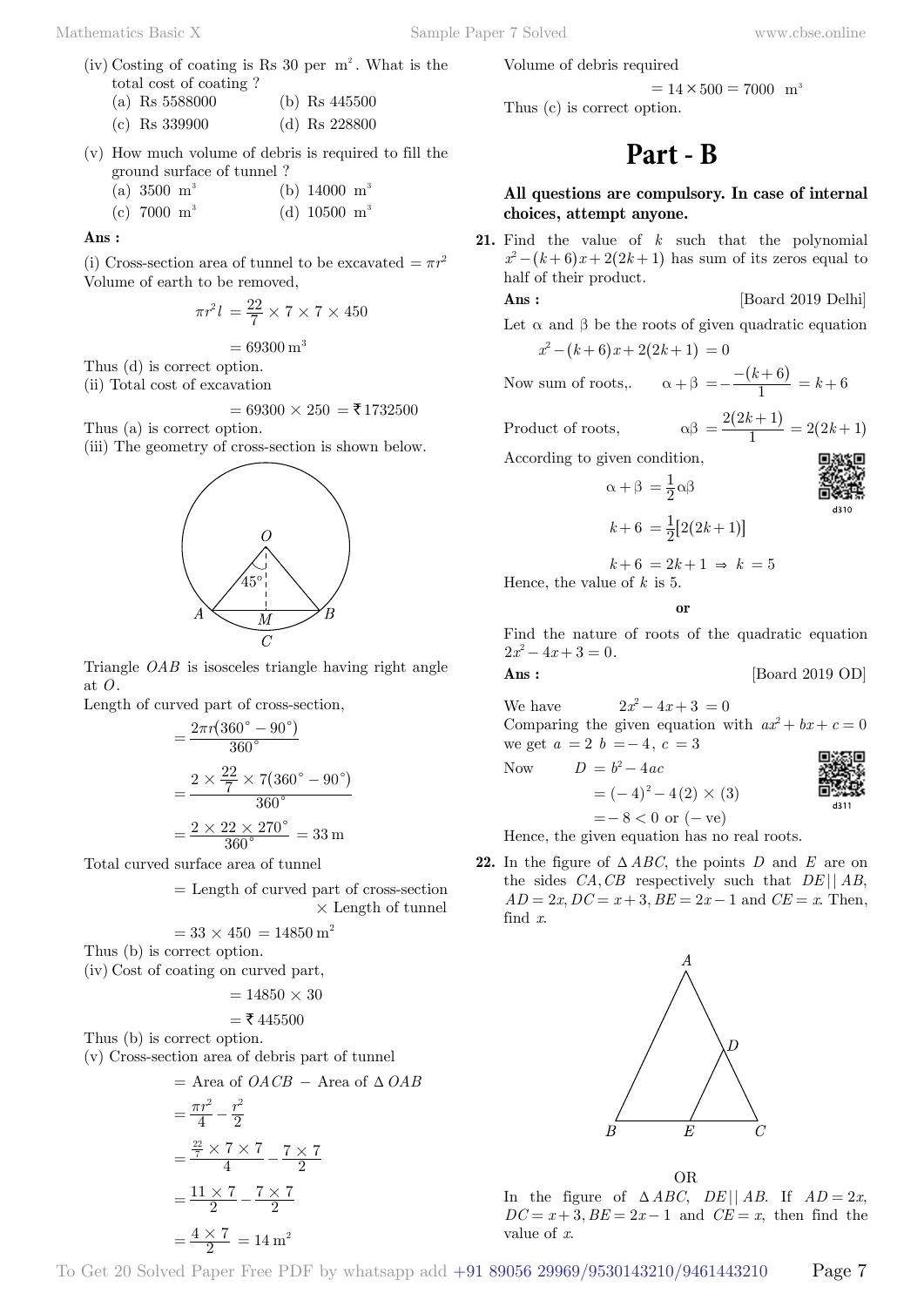

We have

**Ans :** [Board Term-1 2015, 2016]

$$
\frac{CD}{AD} = \frac{CE}{BE}
$$

$$
\frac{x+3}{2x} = \frac{x}{2x-1}
$$

$$
5x = 3
$$
 or,  $x = \frac{3}{5}$ 

 $CE$ 

#### **Alternative Method :**

In *ABC*, *DE* || *AB* , thus

$$
\frac{CD}{CA} = \frac{CE}{CB}
$$

$$
\frac{CD}{CA - CD} = \frac{CE}{CB - CE}
$$

$$
\frac{CD}{AD} = \frac{CE}{BE}
$$

$$
\frac{x+3}{2x} = \frac{x}{2x-1}
$$

$$
5x = 3 \text{ or, } x = \frac{3}{5}
$$

In an equilateral triangle of side  $3\sqrt{3}$  cm find the length of the altitude.

**Ans :** [Board Term-1 2016]

 $3\sqrt{3}$ 

Let  $\triangle ABC$  be an equilateral triangle of side  $3\sqrt{3}$ cm and *AD* is altitude which is also a perpendicular bisector of side *BC*. This is shown in figure given below.

 $\boldsymbol{h}$  $\overline{D}$  $3\sqrt{3}$ 



23. Prove that : 
$$
\frac{1 - \tan^2 \theta}{1 + \tan^2 \theta} = \cos^2 \theta - \sin^2 \theta
$$
 [Board 2020 OD Basic]  
\n
$$
\frac{1 - \tan^2 \theta}{1 + \tan^2 \theta} = \frac{1 - \tan^2 \theta}{\sec^2 \theta}
$$
  
\n
$$
= \frac{1}{\sec^2 \theta} - \frac{\tan^2 \theta}{\sec^2 \theta}
$$
  
\n
$$
= \cos^2 \theta - \frac{\sin^2 \theta}{\cos^2 \theta} \times \cos^2 \theta
$$

 $= \cos^2 \theta - \sin^2 \theta$  Hence Proved

**24.** In the given figure, if  $AD = 7\sqrt{3}$  m, then find the value of *BC* .



$$
Ans : \qquad \qquad [\text{Board Term-2 2012}]
$$

Let  $BD = x$  and  $DC = y$ 

From  $\triangle$  *ADB* we get

$$
\tan 30^\circ = \frac{7\sqrt{3}}{x}
$$

$$
\frac{1}{\sqrt{3}} = \frac{7\sqrt{3}}{x}
$$

$$
x = 7\sqrt{3} \times \sqrt{3} = 21 \text{ m}
$$

 $\overline{\phantom{a}}$ 



From  $\triangle ADC$ ,

 $Now$ 

$$
\tan 60^\circ = \frac{7\sqrt{3}}{y}
$$

$$
\sqrt{3} = \frac{7\sqrt{3}}{y}
$$

$$
y = 7 \text{ m.}
$$

$$
BC = BD + DC
$$

 $= 21 + 7 = 28$  m.

Hence, the value of *BC* is 28 m.

**25.** Two different dice are thrown together, find the probability that the sum of the numbers appeared is less than 5.

**Ans :** [Board 2020 OD Basic]

Number of possible outcomes,

$$
n(S) = 6^2 = 36
$$

The favourable outcomes are (sum less than 5)  $\{(1, 1),$  $(1, 2), (1, 3), (2, 1), (2, 2)$  and  $(3, 1)$ } i.e. 6 outcomes.

Number of favourable outcome,

 $n(E) = 6$ *P* (have sum less than 5)

$$
P(E) = \frac{n(E)}{n(S)} = \frac{6}{36} = \frac{1}{6}
$$

$$
\begin{array}{c}\n\Box\n\end{array}\n\begin{array}{c}\n\Box\n\end{array}\n\begin{array}{c}\n\Box\n\end{array}
$$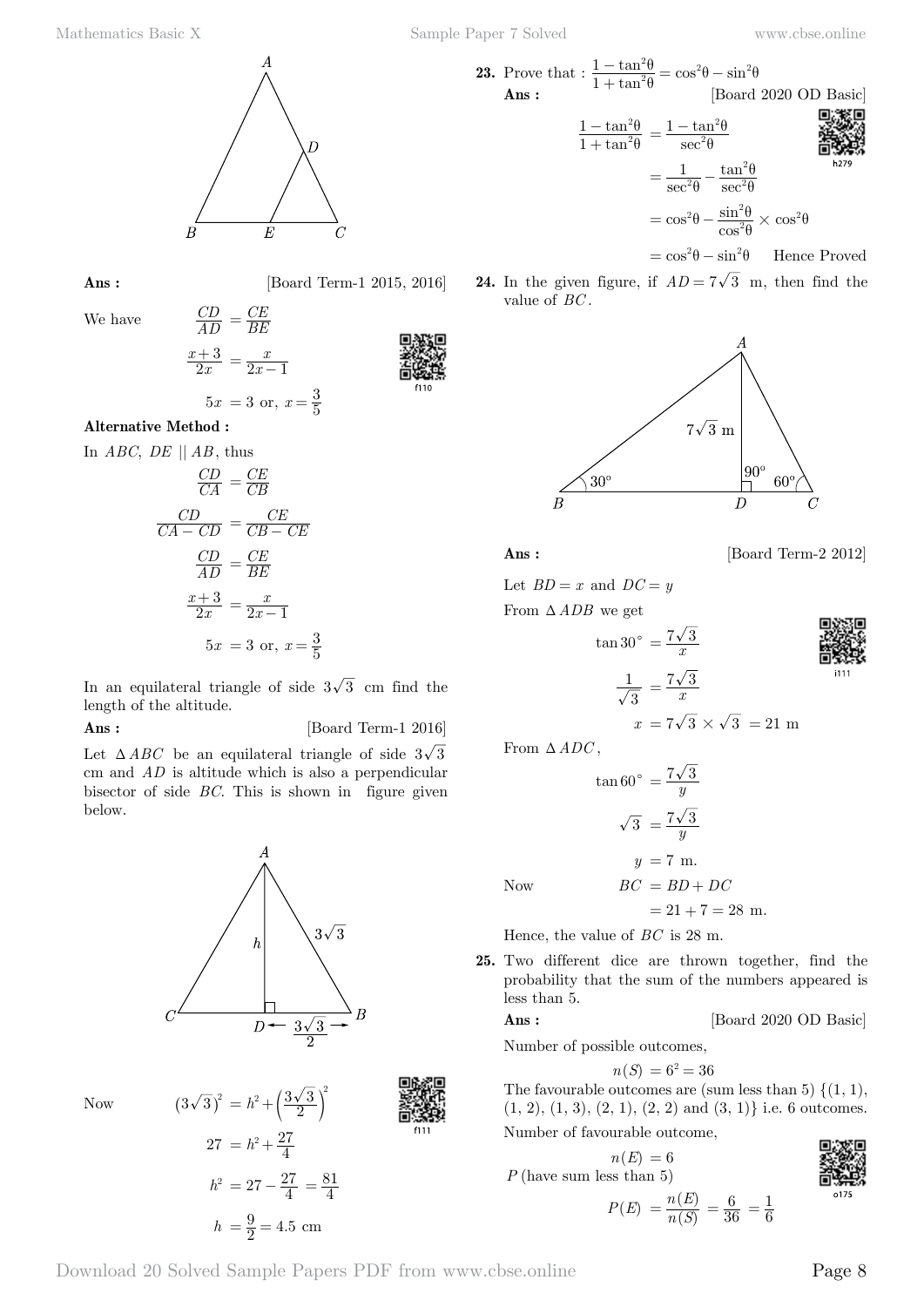**26.** If a number *x* is chosen at random from the numbers  $-3, -2, -1, 0, 1, 2, 3$ , then find the probability of  $x^2 < 4$ .

 **Ans :** [Board 2020 OD Standard]

Possible outcome are  $-3$ ,  $-2$ ,  $-1$ . 0, 1, 2, 3 i.e 7 outcomes.

Thus  $n(S) = 7$ Favourable outcomes are  $x^2 < 4$  i.e. = - 1, 0, 1.  $n(E) = 3$  $P(x^2 < 4),$   $P(E) = \frac{n(E)}{n(S)}$  $=\frac{n(E)}{n(S)} = \frac{3}{7}$ 

**27.** If the sum and product of the zeroes of the polynomial  $ax^2 - 5x + c$  are equal to 10 each, find the value of 'a' and  $'c'$ .

 **Ans :** [Board Term-1 2011, Set-25 ]

We have  $f(x) = ax^2 - 5x + c$ Let the zeroes of  $f(x)$  be  $\alpha$  and  $\beta$ , then,

Sum of zeroes  $\alpha + \beta = -\frac{-5}{a} = \frac{5}{a}$ 

Product of zeroes  $\alpha\beta = \frac{c}{c}$ 

According to question, the sum and product of the zeroes of the polynomial  $f(x)$  are equal to 10 each.

Thus 
$$
\frac{5}{a} = 10 \qquad \qquad \dots (1)
$$

 $\frac{c}{a} = 10$  ...(2)

and

Dividing  $(2)$  by eq.  $(1)$  we have

$$
\frac{c}{5} = 1 \Rightarrow c = 5
$$

Substituting  $c = 5$  in (2) we get  $a = \frac{1}{2}$ Hence  $a = \frac{1}{2}$  and  $c = 5$ .

**28.** Solve for *x* :

$$
\frac{1}{(x-1)(x-2)} + \frac{1}{(x-2)(x-3)} = \frac{2}{3}; x \neq 1,2,3
$$
\nAns: [Board Term-2 OD 2016]

We have 
$$
\frac{1}{(x-1)(x-2)} + \frac{1}{(x-2)(x-3)} = \frac{2}{3}
$$

$$
\frac{x-3+x-1}{(x-1)(x-2)(x-3)} = \frac{2}{3}
$$

$$
\frac{2x-4}{(x-1)(x-2)(x-3)} = \frac{2}{3}
$$

Thus  $x = 0$  or  $x = 4$ 

**29.** Find the point on *y* -axis which is equidistant from the points  $(5, -2)$  and  $(-3, 2)$ . **Ans :** [Board 2019 Delhi]

We have point 
$$
A = (5, -2)
$$
 and  $B = (-3, 2)$   
Let  $C(0, a)$  be point on *y*-axis.

According to question, point *C* is equidistant from *A* and *B* .

Thus 
$$
AC = BC
$$

Using distance formula we have

$$
\sqrt{(0-5)^2 + (a+2)^2} = \sqrt{(0+3)^2 + (a-2)^2}
$$
  

$$
\sqrt{25+a^2+4+4a} = \sqrt{9+a^2+4-4a}
$$
  

$$
25+a^2+4+4a = 9+a^2+4-4a
$$
  

$$
8a = -16 \Rightarrow a = -2
$$

Hence, point on *y*-axis is  $(0 - 2)$ .

**30.** Construct a pair tangents *PQ* and *PR* to a circle of radius  $4 \text{ cm from a point } P$  outside the circle  $8 \text{ cm}$ away from the centre. Measure *PQ* and *PR*. **Ans :** [Board Term-2 2014]

## **Steps of Construction :**

- 1. Draw a line segment *OP* of length 8 cm.
- 2. Draw a circle with centre *O* and radius 4 cm.
- 3. Taking *OP* as diameter draw another circle which intersects the first circle at *Q* and *R*.
- 4. Join *P* to *Q* and *P* to *R*. On measuring, we get  $PQ = PR = 5$  cm



**31.** A man standing on the deck of a ship, which is 10 m above water level, observes the angle of elevation of the top of a hill as 60º and the angle of depression of the base of hill as 30º. Find the distance of the hill from the ship and the height of the hill.

#### **Ans :** [Board Term-2 OD 2016]

As per given in question we have drawn figure below. Here *AC* is height of hill and man is at  $E$ .  $ED = 10$ is height of ship from water level.

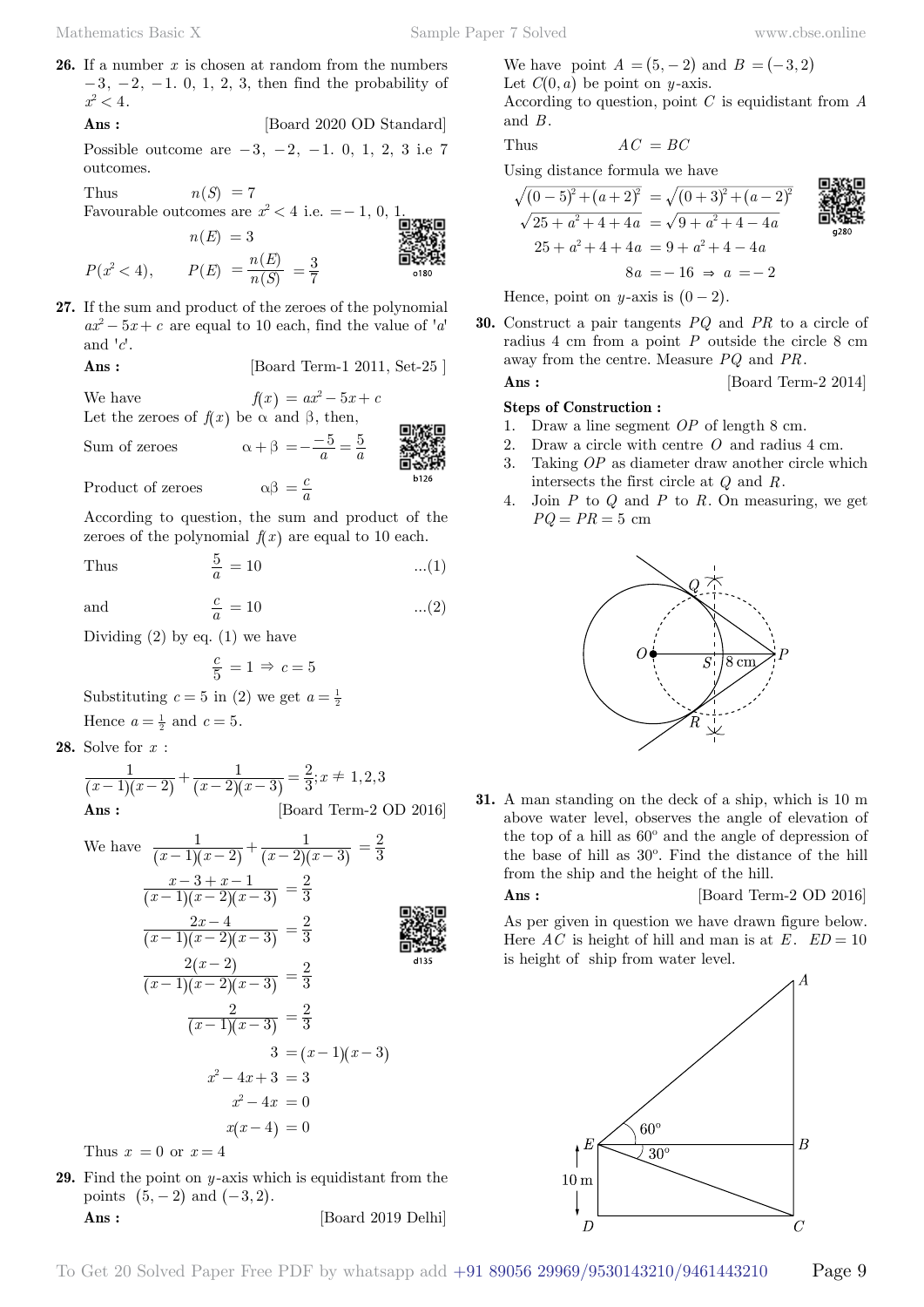

 $\overline{3} = \frac{AB}{10\sqrt{3}}$ 

$$
AB = 10\sqrt{3} \times \sqrt{3} = 30 m
$$

Thus height of hill  $AB + 10 = 40$  m

**32.** In Figure, *PQ* and *AB* are two arcs of concentric circles of radii 7 cm and 3.5 cm respectively, with centre *O*. If  $\angle POQ = 30^{\circ}$ , then find the area of choded region shaded region.



**Ans :** [Board 2020 OD Basic]

1240

We redraw the given figure as below.



Area of shaded region

$$
\pi [R^2 - r^2] \frac{\theta}{360^\circ} = \frac{22}{7} [7^2 - (3.5)^2] \frac{30^\circ}{360^\circ}
$$
  

$$
= \frac{22}{7} (7 + 3.5) (7 - 3.5) \times \frac{1}{12}
$$
  

$$
= \frac{22}{7} \times 10.5 \times 3.5 \times \frac{1}{12}
$$
  

$$
= 9.625 \text{ cm}^2
$$
 or

A horse is tethered to one corner of a rectangular field of dimensions  $70 \text{ m} \times 52 \text{ m}$ , by a rope of length 21 m. How much area of the field can it graze? **Ans :** [Board 2020 OD Basic] As per information given in question we have drawn the figure below.



Length of the rope is 21 cm.

Shaded portion *AEFA* indicates the area in which the horse can graze. Clearly it is the area of a quadrant of a circle of radius,  $r = 21$  m.

Area of quadrant,

$$
\frac{1}{4}\pi r^2 = \frac{1}{4} \times \frac{22}{7} \times (21)^2
$$

$$
= \frac{1}{4} \times \frac{22}{7} \times 21 \times 21
$$

$$
= 346.5 \text{ m}^2
$$

Hence, the graze area is  $346.5 \text{ m}^2$ 

**33.** If the mean of the following data is 14.7, find the values of *p* and *q* .

| Class     | $0-6$ | 1 ດ | $12-$ | 18-<br>24 | $24-$<br>30 | $ 30 - 36$<br>36 | Total |
|-----------|-------|-----|-------|-----------|-------------|------------------|-------|
| Frequency |       | n   |       |           | $\alpha$    |                  | 40    |

**Ans :** [Board Term-1 2013]

| Class     | $x_i$ | $f_i$             | $f_i x_i$        |
|-----------|-------|-------------------|------------------|
| $0 - 6$   | 3     | 10                | 30               |
| $6-12$    | 9     | $\boldsymbol{p}$  | 9p               |
| $12 - 18$ | 15    | 4                 | 60               |
| 18-24     | 21    | 7                 | 147              |
| 24-30     | 27    | q                 | 27q              |
| $30 - 36$ | 33    | 4                 | 132              |
| 36-42     | 39    | 1                 | 39               |
|           | Total | $\sum f_i =$      | $\sum f_i x_i =$ |
|           |       | $26 + p + q = 40$ | $408 + 9p + 27q$ |

We have  $\sum f_i = 40$ ,

$$
26 + p + q = 40
$$
  
 
$$
p + q = 14
$$
 ...(1)

Mean  $M = \frac{\sum x_i j}{\sum f_i}$ 

$$
\begin{array}{c}\n\mathbb{E} \\
\mathbb{E} \\
\mathbb{E} \\
\mathbb{E} \\
\mathbb{E} \\
\mathbb{E} \\
\mathbb{E} \\
\mathbb{E} \\
\mathbb{E} \\
\mathbb{E} \\
\mathbb{E} \\
\mathbb{E} \\
\mathbb{E} \\
\mathbb{E} \\
\mathbb{E} \\
\mathbb{E} \\
\mathbb{E} \\
\mathbb{E} \\
\mathbb{E} \\
\mathbb{E} \\
\mathbb{E} \\
\mathbb{E} \\
\mathbb{E} \\
\mathbb{E} \\
\mathbb{E} \\
\mathbb{E} \\
\mathbb{E} \\
\mathbb{E} \\
\mathbb{E} \\
\mathbb{E} \\
\mathbb{E} \\
\mathbb{E} \\
\mathbb{E} \\
\mathbb{E} \\
\mathbb{E} \\
\mathbb{E} \\
\mathbb{E} \\
\mathbb{E} \\
\mathbb{E} \\
\mathbb{E} \\
\mathbb{E} \\
\mathbb{E} \\
\mathbb{E} \\
\mathbb{E} \\
\mathbb{E} \\
\mathbb{E} \\
\mathbb{E} \\
\mathbb{E} \\
\mathbb{E} \\
\mathbb{E} \\
\mathbb{E} \\
\mathbb{E} \\
\mathbb{E} \\
\mathbb{E} \\
\mathbb{E} \\
\mathbb{E} \\
\mathbb{E} \\
\mathbb{E} \\
\mathbb{E} \\
\mathbb{E} \\
\mathbb{E} \\
\mathbb{E} \\
\mathbb{E} \\
\mathbb{E} \\
\mathbb{E} \\
\mathbb{E} \\
\mathbb{E} \\
\mathbb{E} \\
\mathbb{E} \\
\mathbb{E} \\
\mathbb{E} \\
\mathbb{E} \\
\mathbb{E} \\
\mathbb{E} \\
\mathbb{E} \\
\mathbb{E} \\
\mathbb{E} \\
\mathbb{E} \\
\mathbb{E} \\
\mathbb{E} \\
\mathbb{E} \\
\mathbb{E} \\
\mathbb{E} \\
\mathbb{E} \\
\mathbb{E} \\
\mathbb{E} \\
\mathbb{E} \\
\mathbb{E} \\
\mathbb{E} \\
\mathbb{E} \\
\mathbb{E} \\
\mathbb{E} \\
\mathbb{E} \\
\mathbb{E} \\
\mathbb{E} \\
\mathbb{E} \\
\mathbb{E} \\
\mathbb{E} \\
\mathbb{E} \\
\mathbb{E} \\
\mathbb{E} \\
\mathbb{E} \\
\mathbb{E} \\
\mathbb{E} \\
\mathbb{E} \\
\mathbb{E} \\
\mathbb{E} \\
\mathbb
$$

$$
588 = 408 + 9p + 27q
$$
  
\n
$$
180 = 9p + 27q
$$
  
\n
$$
p + 3q = 20
$$
 ... (2)

Subtracting equation 
$$
(1)
$$
 from  $(2)$  we have,

$$
2q = 6 \Rightarrow q = 3
$$

Substituting this value of 
$$
q
$$
 in equation (2) we get

 $=\frac{\sum x_i f_i}{\sum f_i}$ 

 $14.7 = \frac{408 + 9p + 27q}{40}$ 

$$
p = 14 - q = 14 - 3 = 11
$$

Hence,  $p = 11, q = 3$ 

Download 20 Solved Sample Papers PDF from [www.cbse.online](http://www.cbse.online) Page 10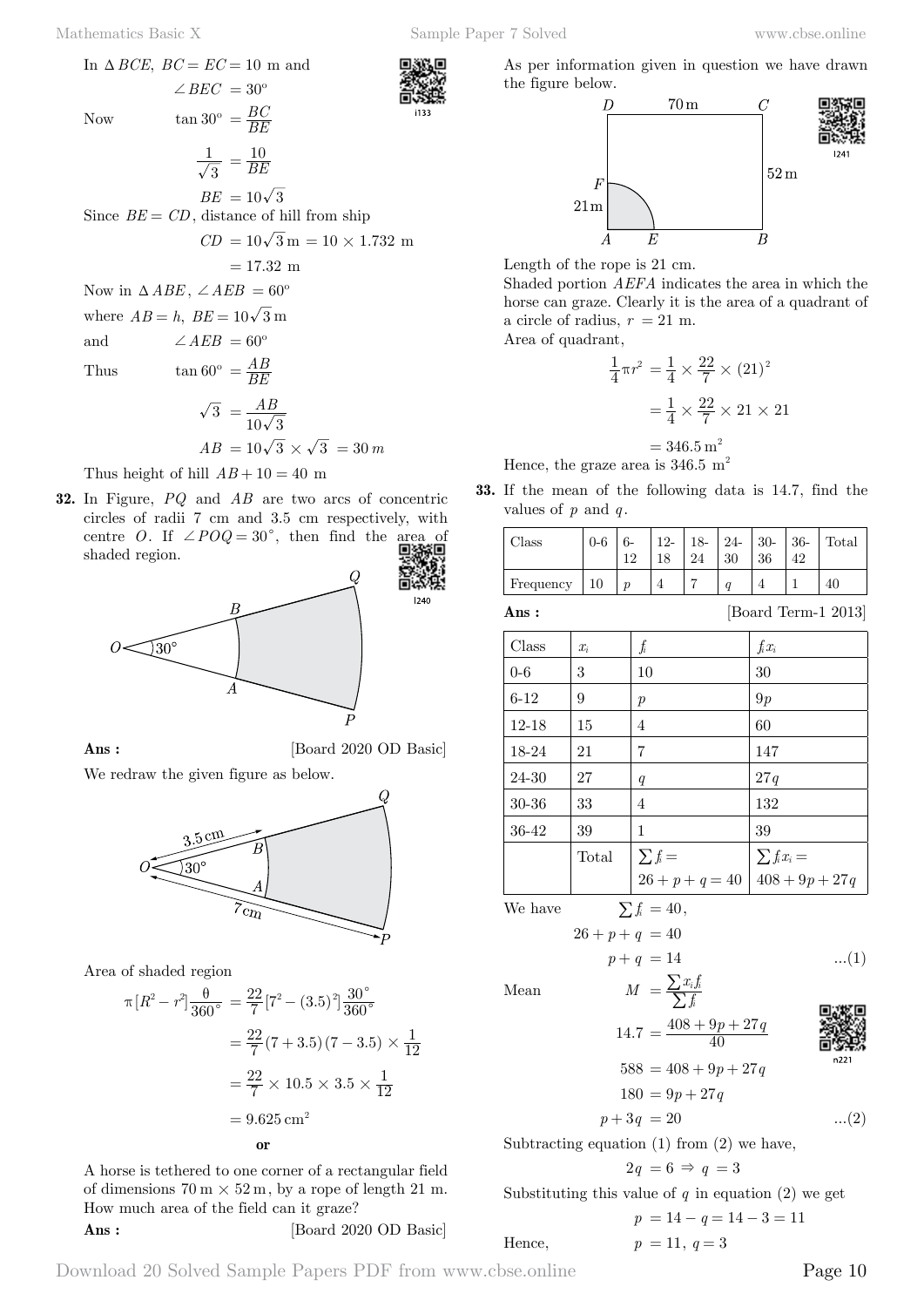**o**

Find the mean and mode of the following frequency distribution :

| Classes   | 0-     | $10-$ | $20-$<br>30 | $30-$ | 40-<br>50 | $50-$<br>60 | $60 -$          |
|-----------|--------|-------|-------------|-------|-----------|-------------|-----------------|
| Frequency | 2<br>◡ |       |             | l5    |           |             | $\Omega$<br>e l |

**Ans :** [Board Term-1 2013]

We prepare following table to find mean.

| Classes   | $x_i$ | $f_{\!\scriptscriptstyle i}$ | $f_i x_i$             |
|-----------|-------|------------------------------|-----------------------|
| $0 - 10$  | 5     | 3                            | 15                    |
| $10 - 20$ | 15    | 8                            | 120                   |
| 20-30     | 25    | 10                           | 250                   |
| $30 - 40$ | 35    | 15                           | 525                   |
| $40 - 50$ | 45    | 7                            | 315                   |
| 50-60     | 55    | 4                            | 220                   |
| 60-70     | 65    | 3                            | 195                   |
|           |       | $\sum f_i = 50$              | $\sum f_i x_i = 1640$ |

Mean 
$$
M = \frac{\sum f_i x_i}{\sum f_i} = \frac{1640}{50} = 32.8
$$

Class 30-40 has the maximum frequency 35, therefore this is model class.

Here  $l = 30$ ,  $f_1 = 15$ ,  $f_2 = 7$ ,  $f_0 = 10$ ,  $h = 10$ Mode,  $M_o = l + \left(\frac{f_i - f_o}{2f_i - f_o - f_a}\right)h$  $=30 + \frac{15 - 10}{30 - 10 - 7} \times 10$ 

$$
= 30 + \frac{5}{13} \times 10
$$
  
= 30 + \frac{50}{13}  
= 30 + \frac{50}{13}  
= 30 + 3.85 = 33.85

**34.** Prove that  $n^2 - n$  is divisible by 2 for every positive integer *n*.

**Ans :** [Board Term-1 2012 Set-25]

We have  $n^2 - n = n(n - 1)$ 

Thus  $n^2 - n$  is product of two consecutive positive integers.

Any positive integer is of the form  $2q$  or  $2q+1$ , for some integer *q* .

Case  $1 : n = 2q$ 



If 
$$
n = 2q
$$
 we have  

$$
n(n-1) = 2
$$

$$
n(n-1) = 2q(2q-1)
$$
  
= 2m,

where  $m = q(2q - 1)$  which is divisible by 2.

Case  $1 : n = 2q + 1$ If  $n = 2q + 1$ , we have

$$
n(n-1) = (2q+1)(2q+1-1)
$$
  
= 2q(2q+1)  
= 2m

where  $m = q(2q + 1)$  which is divisible by 2.

Hence,  $n^2 - n$  is divisible by 2 for every positive integer *n*.

#### **o**

Prove that  $\sqrt{3}$  is an irrational number. Hence, show that  $7 + 2\sqrt{3}$  is also an irrational number.

**Ans :** [Board Term-1 2012]

Assume that  $\sqrt{3}$  be a rational number then we have

$$
\sqrt{3} = \frac{a}{b}
$$
, (*a*,*b* are co-primes and *b*  $\neq$  0)  
 $a = b\sqrt{3}$ 

Squaring both the sides, we have

$$
a^2\,=3b^2
$$

Thus 3 is a factor of  $a^2$  and in result 3 is also a factor of *a* .

Let  $a = 3c$  where c is some integer, then we have

$$
a^2 = 9c^2
$$

Substituting  $a^2 = 9b^2$  we have

 $3b^2 = 9c^2$  $b^2 = 3c^2$ 

Thus 3 is a factor of  $b^2$  and in result 3 is also a factor of *b*.

Thus 3 is a common factor of *a* and *b*. But this contradicts the fact that *a* and *b* are co-primes. Thus, our assumption that  $\sqrt{3}$  is rational number is wrong. Hence  $\sqrt{3}$  is irrational.

Let us assume that  $7 + 2\sqrt{3}$  be rational equal to a, then we have

$$
7 + 2\sqrt{3} = \frac{p}{q} \quad q \neq 0 \text{ and } p \text{ and } q \text{ are co-primes}
$$

$$
2\sqrt{3} = \frac{p}{q} - 7 = \frac{p - 7q}{q}
$$

$$
\sqrt{3} = \frac{p - 7q}{2q}
$$

Here  $p-7q$  and 2q both are integers, hence  $\sqrt{3}$ should be a rational number. But this contradicts the fact that  $\sqrt{3}$  is an irrational number. Hence our assumption is not correct and  $7 + 2\sqrt{3}$  is irrational.

**35.** Solve  $x + y = 5$  and  $2x - 3y = 4$  by elimination method and the substitution method.

$$
Ans : \qquad \qquad [\text{Board Term-1 2015}]
$$

#### **By Elimination Method :**

 $\alpha$ 

We have,  $x + y = 5$  ...(1)

and  $2x - 3y = 4$  ...(2)

Multiplying equation  $(1)$  by 3 and adding in  $(2)$  we have

$$
3(x + y) + (2x - 3y) = 3 \times 5 + 4
$$
  
or,  

$$
3x + 3y + 2x - 3y = 15 + 4
$$
  

$$
5x = 19 \Rightarrow x = \frac{19}{5}
$$

$$
\frac{1}{2}
$$

Substituting  $x = \frac{19}{5}$  in equation (1),  $\frac{19}{5} + y = 5$